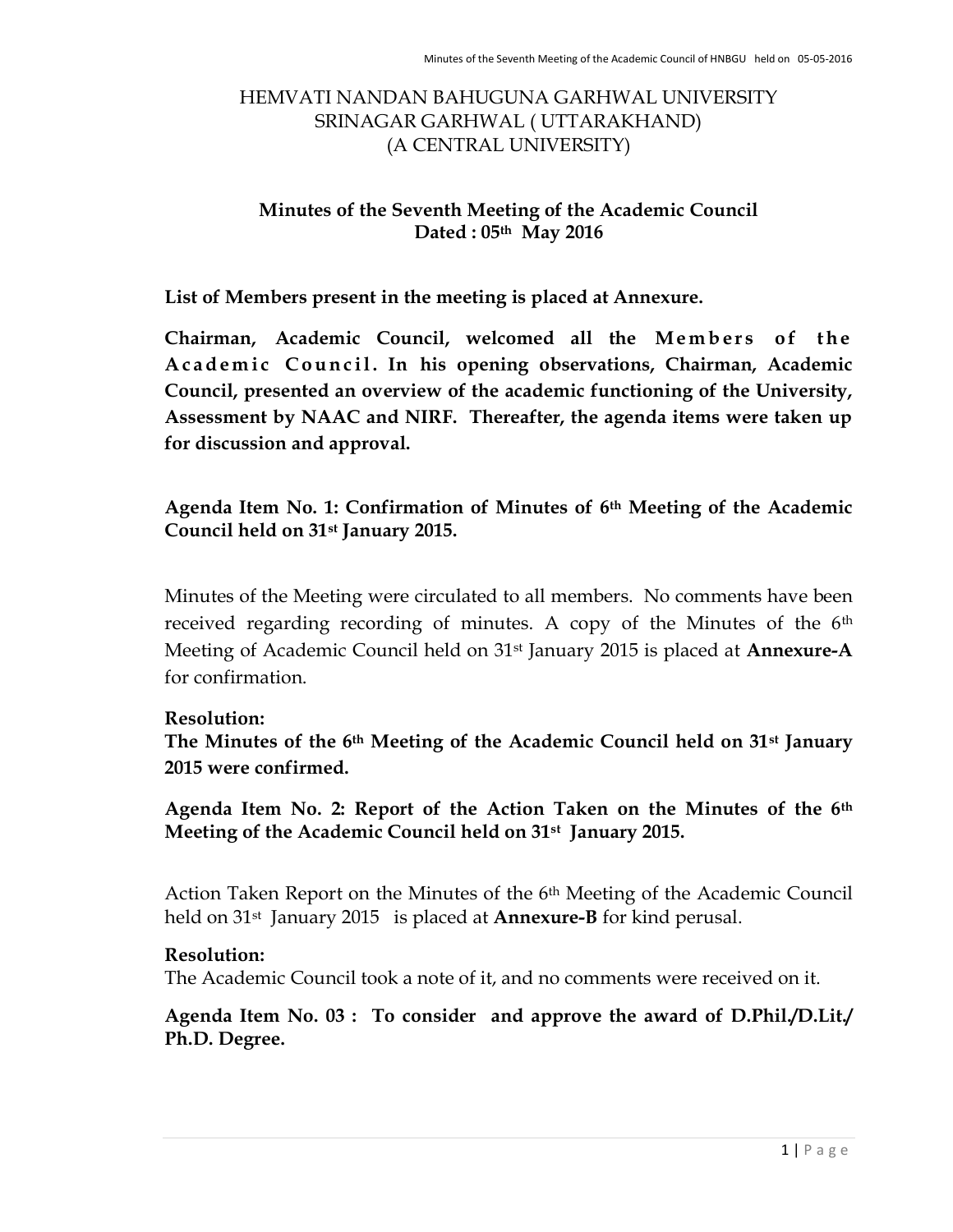The detail of Research Scholars whose Viva-Voce have been successfully conducted between 1.2.2015 to April 2016 for the award of D.Phil./D.Lit./Ph.D. degree is placed at Annexure-C.

Submitted for consideration.

## Resolution:

It was resolved to recommend for award of D.Phil/Ph.D. Degrees to the 204 candidates as per the list enclosed in the Annexure of the agenda and whose vivavoce have been successfully completed.

# Agenda Item No. 04 :To consider and approve the list of Experts/Examiners recommended by the Board of Studies of University.

The Academic Council in its meeting held on 7<sup>th</sup> September 2013 approved the panel of experts/examiners submitted by the Departments after the approval of concerned Board of Studies for selections, examinations and other academic activities of the University. The tenure of present panel of experts/ examiners is going to expire on 6<sup>th</sup> September 2016. The Departments have submitted a fresh list of panel for above purpose. The detailed list of experts/ examiners recommended by the Board of Studies are placed at Annexure-D.

Submitted for consideration.

# Resolution:

The Academic Council resolved to approve the panel of experts/examiners submitted by the Departments after the approval of concern Board of Studies for selections, examinations and other academic activities of the University. The panel of experts/ examiners will remain valid for three years from the approval of academic council. Further the Council authorized to Vice-Chancellor to nominate five experts, on and above from list of experts submitted by the Departments on above purpose, as and when required. The Vice-Chancellor is also authorized to nominate experts in case any department did not submit the list for above purpose.

Agenda Item No. 05 : To consider and approve the recommendations of Board of Studies/ School Boards of the University.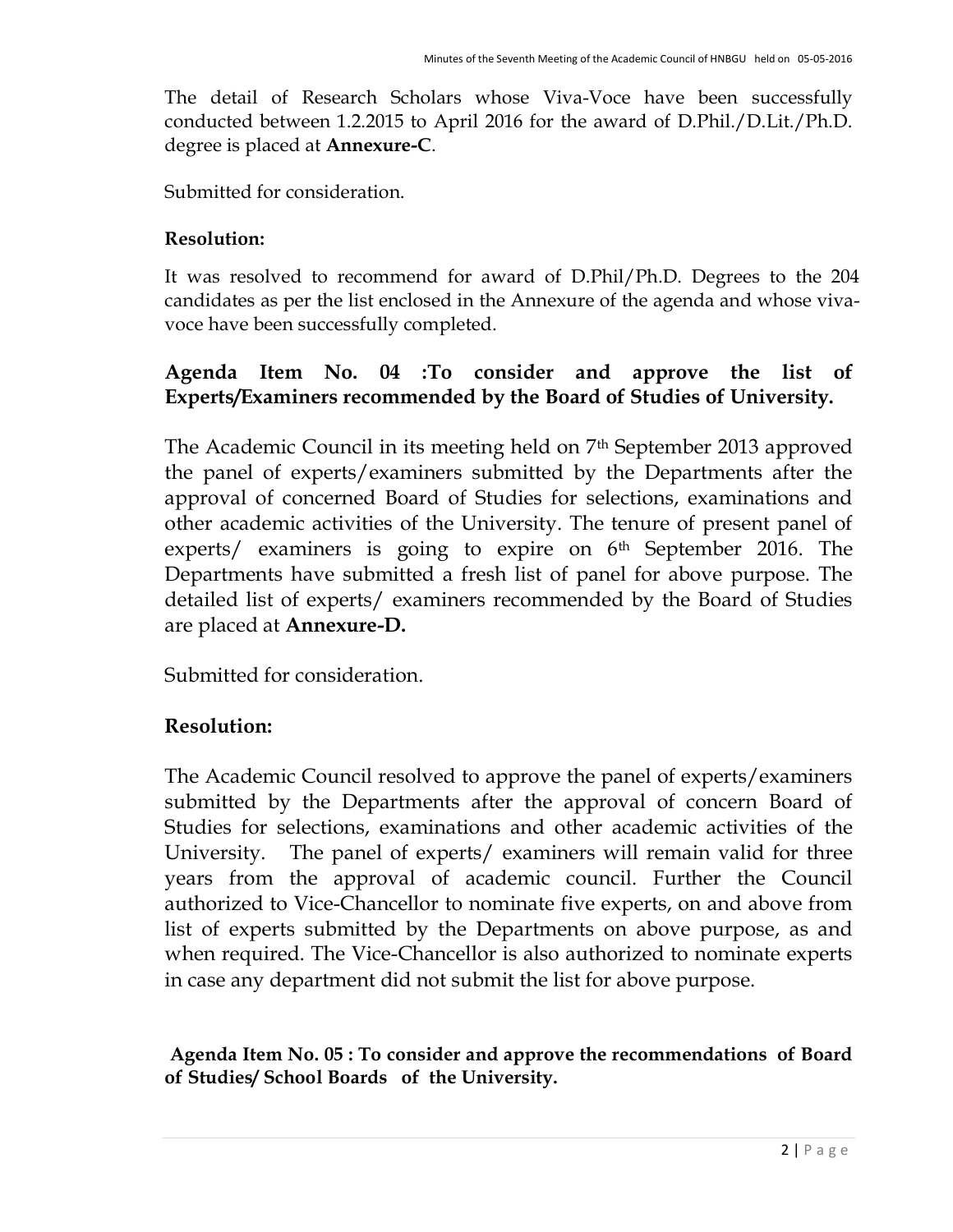The recommendations of the Board of Studies of various Departments/and School Boards are placed before the Academic Council for consideration and approval. The details of the Departments, Minutes and recommendations are placed at Annexure-E.

Submitted for consideration.

#### Resolution:

The Academic Council approved the recommendations of the Board of Studies of various Departments and School Boards which are taken as per power and functions of the ordinances. Further the Council resolved to refer the case to the UGC regarding change of nomenclature of Research Officers.

## Agenda Item No. 06: To consider for nomination of five persons not in the service of the University as member to the Academic Council.

The Academic Council in its meeting held on 7th September 2013 co-opted following five persons for their special knowledge in educational progress and *development under clause*  $14(1)(xiv)$  of the statute.

- a) Director, G.B. Pant Institute of Himalayan Environment and Development, Almora.
- b) Director, Indian Institute of Remote Sensing, Dehradun.
- c) Director, Aryabhata Research Institute of Observational Sciences, Nainital
- d) Director, Indian Institute of Advanced Studies, Shimla
- e) Dr. I. S. Chauhan, former Vice-Chancellor, Barkatullha University, Bhopal.

 In the said clause tenure of nomination of co-opted members is not specified. The council may consider specifying the tenure of nomination of above members.

Submitted for consideration.

### Resolution:

The Council authorized to Vice-Chancellor to co-opt five –persons for their special knowledge in educational progress and development from different fields for a period of two years as member to the Academic Council.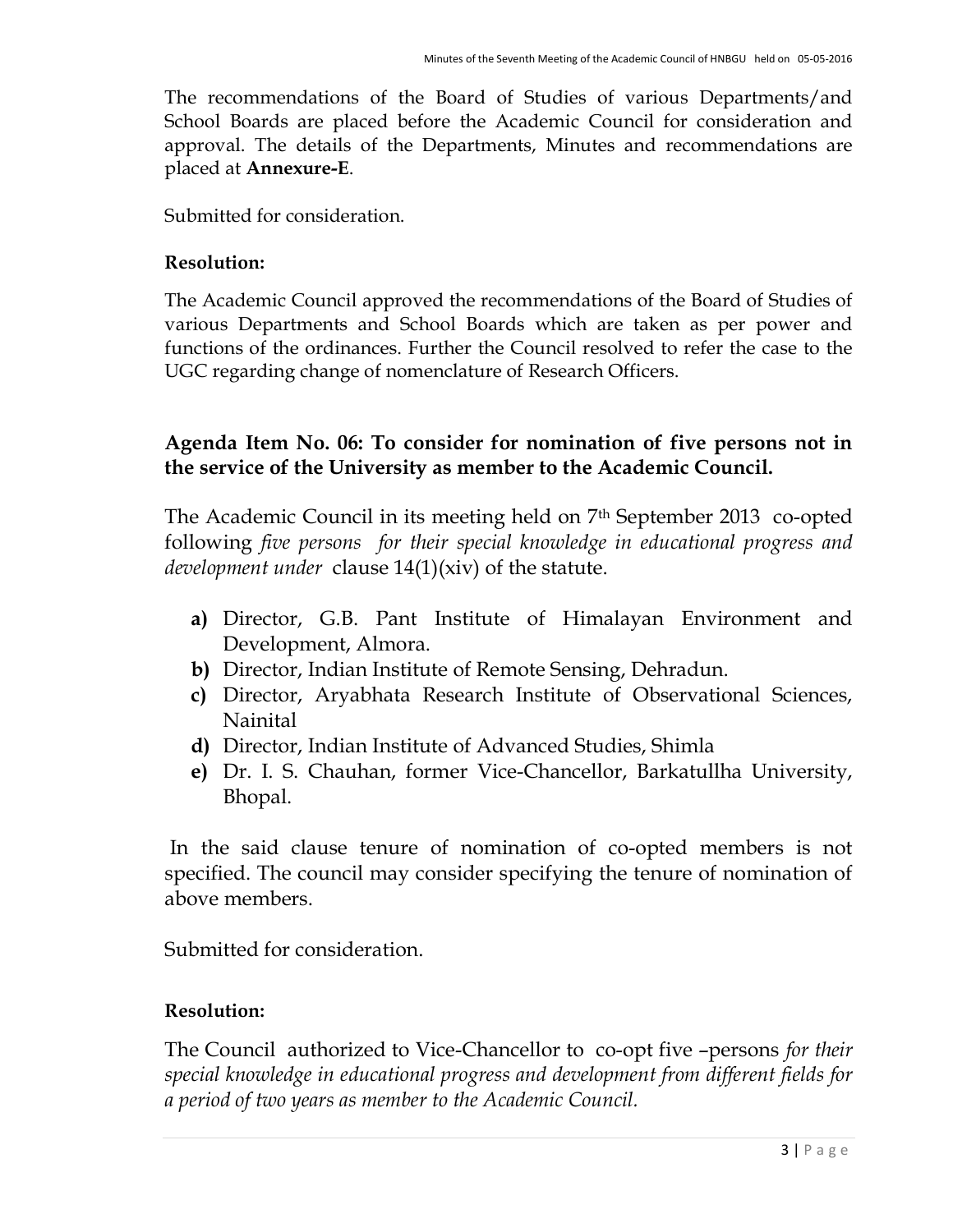Agenda Item No. 7: Ratification of the decision taken by the Hon'ble Vice-Chancellor, HNBGU under Section 11(3) of the Central Universities Act 2009.

## i) Nomination of external members to the Board of Studies of the Departments.

In the ordinance of the Board of Studies under clause 2(ii) (4) there is a provision of "Two external members (i.e. members not in the service of the University) professing the subject or subjects assigned to the Board, nominated by the Academic Council for a term of two years". On receiving request from Chairman of Board of Studies, the Vice-Chancellor had nominated members on behalf of the Academic Council from time to time on completion of tenure of members.

Submitted for ratification of the Council.

## Resolution:

The Academic Council resolved to ratify the decisions taken by the Vice-Chancellor.

## ii) Amendment of Ordinances for UG & PG courses of study "Admissions to courses of study"

The Academic Council in its meeting held on 31.1.2015 has approved the Ordinances for UG & PG courses of study and the same has been implemented. However, after framing of ordinances it has came to the notice that UGC has modified the template relating to CBCS in

- a) The method of converting percentage marks in grade and letter grade.
- b) The credits for Ability Enhancement Core Course (AECC) and Skill Enhancement Courses (SEC) have been enhanced from 2 to 4 credits for each course. It has resulted UG courses for 132 credits in place of 120 credits.

Considering the above and on the recommendations of Deans of Schools, the competent authority has approved to modify the ordinance. Detail of the amendments is Annexed at-F.

Submitted for ratification.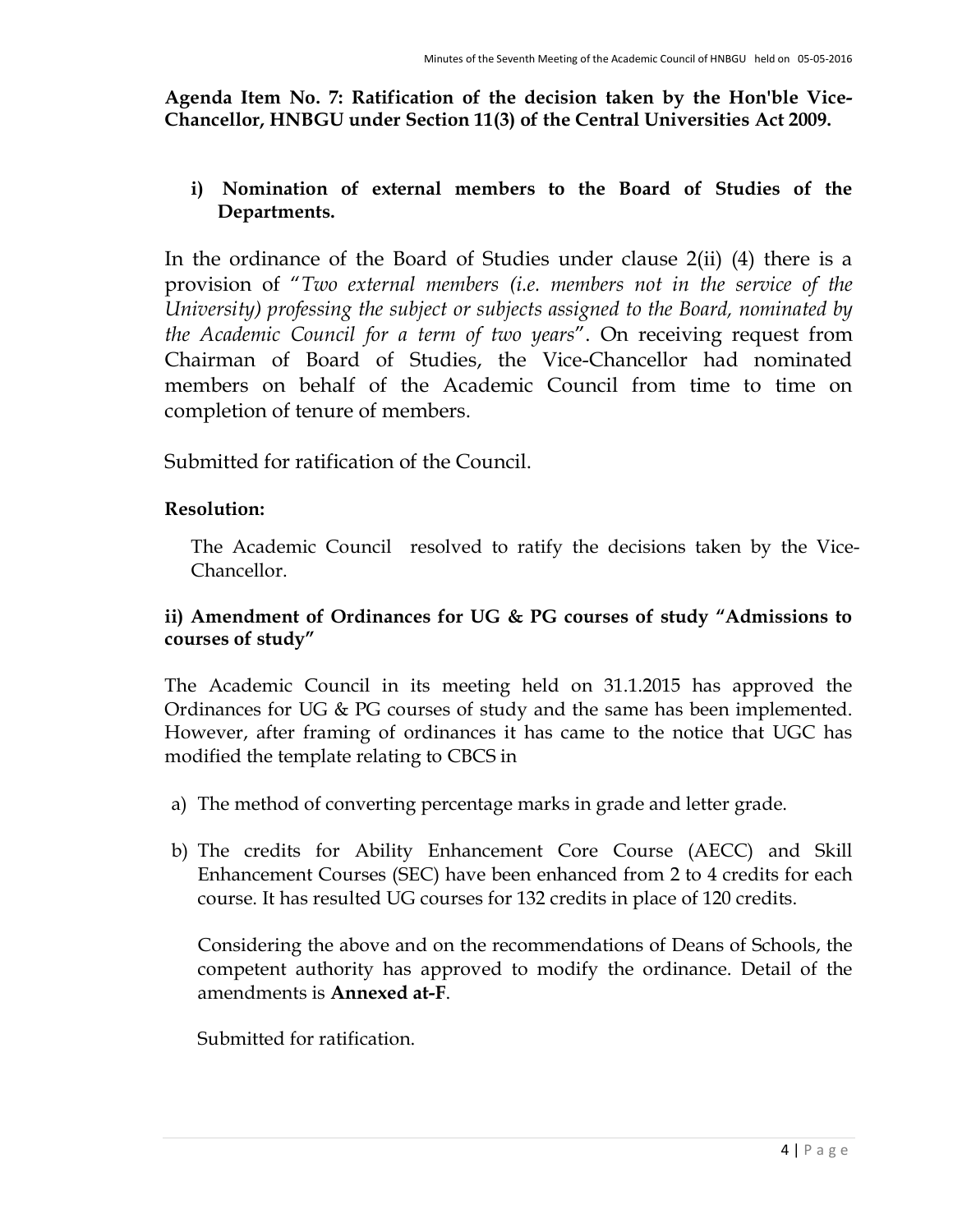### Resolution:

The Academic Council resolved to ratify the decisions taken by the Vice-Chancellor. The Council further authorized to Vice-Chancellor to accept the recommendations of the committee on relative grading formula for CBCS and promotion rules to next semester at UG level.

### iii) Admission, Attendance rules and Academic Calendar of the University.

On the recommendations of admission committee of the University, the admission, attendance rules and the academic calendar in the form of Prospectus of the University has been approved. All the admissions in UG & PG courses have also been made following the laid down guidelines of University Prospectus. A copy of minutes of the admission committee 2015-16 is **Annexed** at-G.

Submitted for ratification.

### Resolution:

The Academic Council resolved to ratify the decisions taken by the Vice-Chancellor.

#### iv) Affiliation of Institutions for the academic session 2015-16.

For the academic session 2015-16 the University has granted affiliation for continuation/ extension of existing affiliation/ new courses in the affiliated institutions/ additional intake in the existing affiliated courses following the guidelines and regulations of the University. All the affiliations were granted considering the recommendations of the inspection reports. A list of affiliated institutions with courses and intake which has been granted extension of affiliation, additional seats and affiliation to new courses is Annexed at-H. It is further to submit that no fresh affiliation is being granted to any new institution.

Submitted for information of the Council.

### Resolution:

The Academic Council resolved to ratify the decisions taken by the Vice-Chancellor.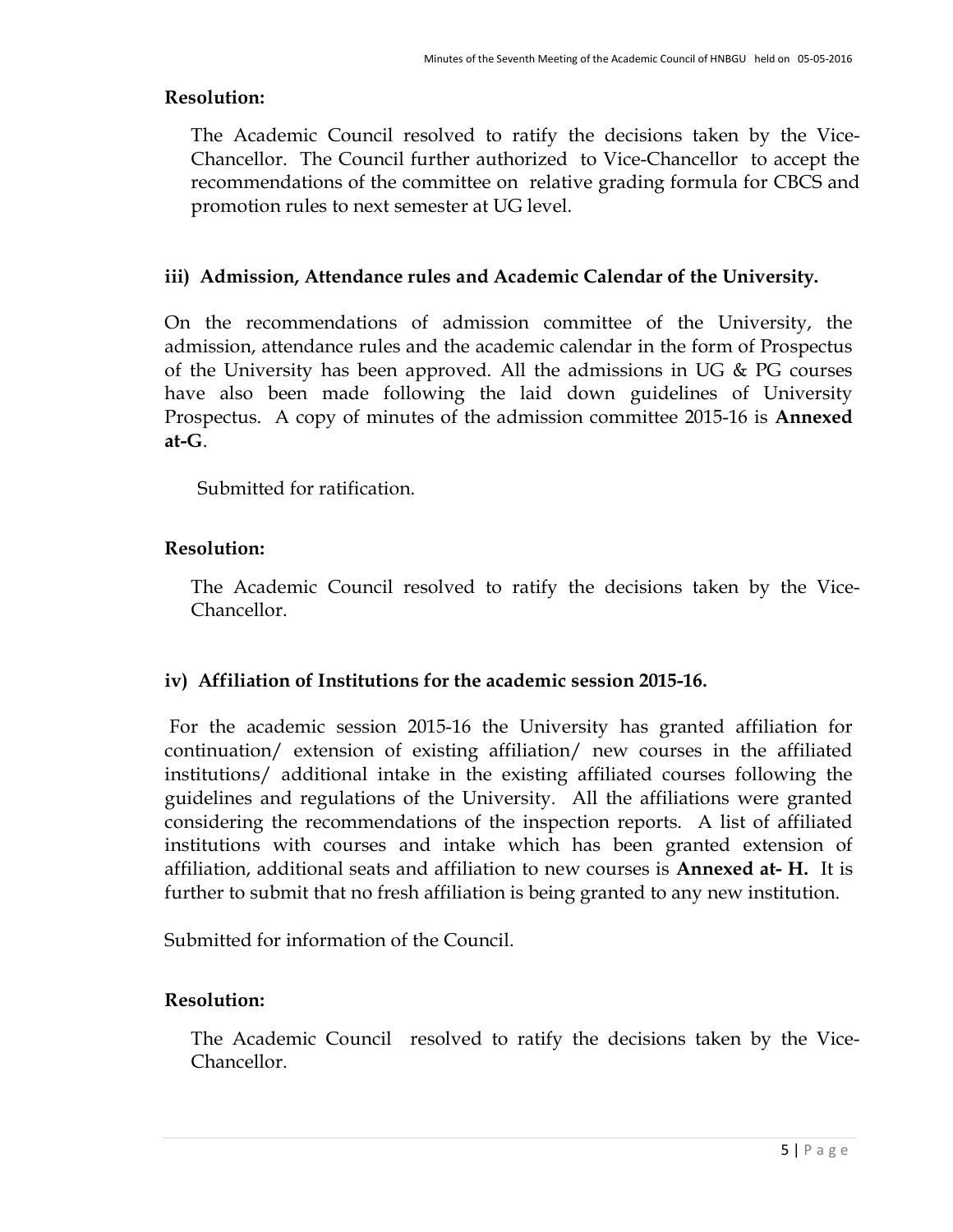### v) Admission of B.Ed. and M.Ed. courses and waiving of cut-off merit.

The University has been receiving representations from affiliated institutions regarding waiving of cut off merit to the B.Ed. and M.Ed. courses as a large number of seats are lying vacant and number of candidates qualifying the tests are less than the number of approved seats. They have also requested to adopt the procedures being followed in admission to various PG courses at University campuses. Considering the above committees have been constituted under the convenership of Dean School of Education.

A copy of minutes of the meeting and office order issued in this regard is placed at Annexure-I. Submitted for ratification of the Council.

## Resolution:

The Academic Council resolved to ratify the decisions taken by the Vice-Chancellor.

### Agenda Item No. 08: To consider and approve the revision/ modification of syllabus of various courses of the University.

The University has received Syllabus for various courses from the Departments/Institutes. These Syllabi are revised/ modified by the Departments/ Institutes and approved by the concerned Board of Studies of the University. The details of the Syllabi for various courses are placed at Annexure-J.

Submitted for consideration and ratification.

## Resolution:

 The Council resolved to approve the Syllabi as recommended by the concern Board of Studies and School Boards.

## Agenda Item No.09 : To consider the Model Ordinances for the Central Universities in matters of students, academic and other subjects.

The academic council in its meeting held on 31 January 2015 referred the following draft ordinances to the review committee constituted by the University. The review committee has gone through the draft ordinances and finalized the ordinances for adoption. A copy of draft ordinances is Annexed at-K.

- a) Convocation
- b) Proctor
- c) Committee on Equivalence of Examinations
- d) Equivalence Committee for recognition of Examinations/Degrees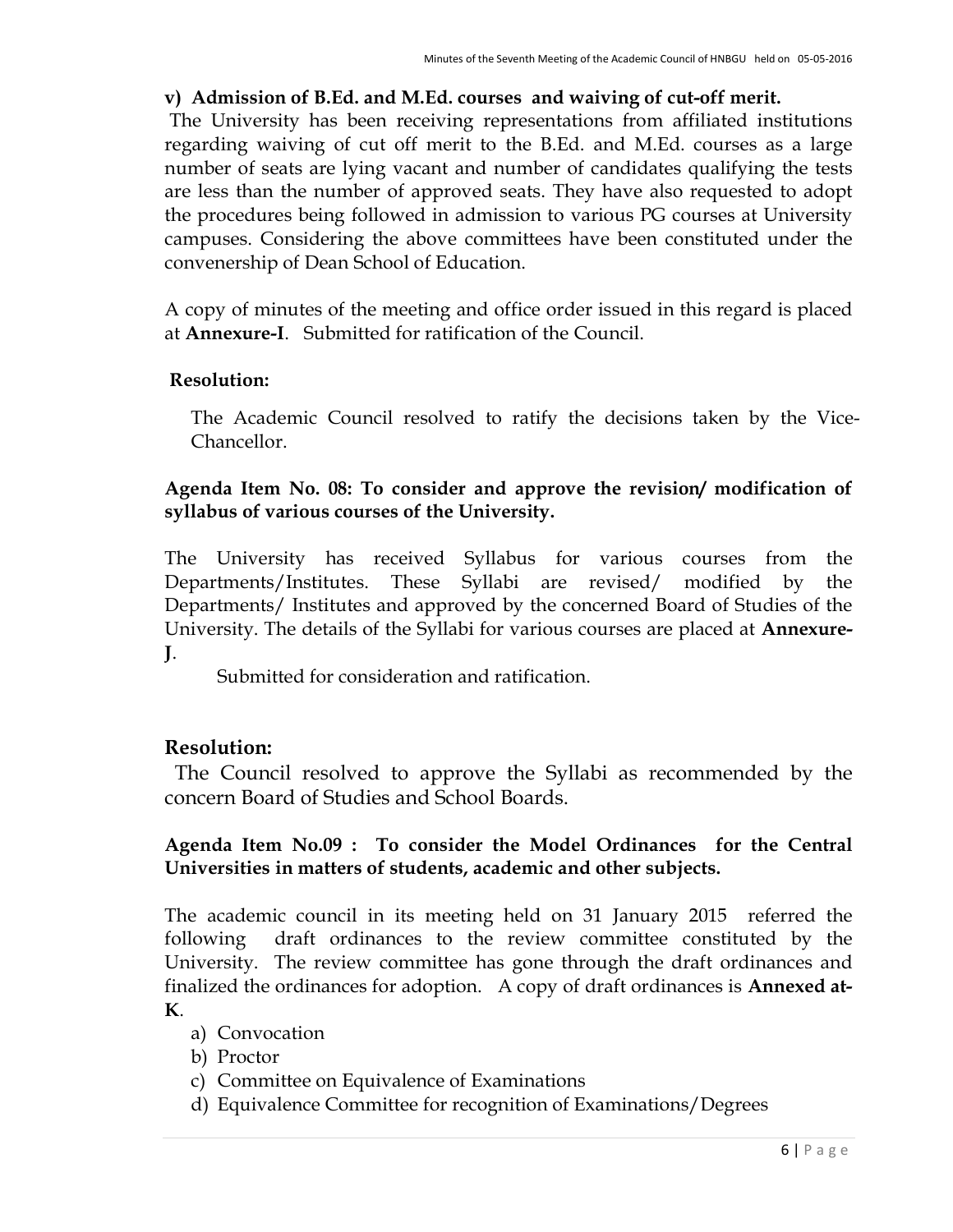Submitted for consideration.

### Resolution:

After detailed deliberation the Academic council recommends for approval of above ordinances after incorporating corrections and suggestions made by the Academic Council.

# Agenda Item No.10 : To consider to approve guidelines for Foreign students seeking admission to the Ph.D. Programme of the University.

The University has been receiving request from some Departments to admit foreign students to the Ph.D. programme of the University. However due to non availability of any guidelines in this regard students are not being admitted to the program. A draft guidelines has been prepared and placed at **Annexure-L**.

Submitted for consideration.

## Resolution:

After detailed deliberation the Academic council approved the guidelines for Foreign students seeking admission to the various Programme of the University after incorporating corrections and suggestions made by the Academic Council.

# Agenda Item No.11 : To consider to introduce Online Admission System for all the programs offered by the University from the academic session 2016-17 onwards.

The UGC vide its letter dated 28th December 2015 has instructed that for ensuring greater efficiency and promote transparency in the functioning of the institution and to facilitate the students and parents Online Admission process should be initiated and the University should proceed for converting the present admission mode to the complete online mode from the academic session 2016-17. A review meeting in this regard has already been conducted by UGC. A copy of UGC letter dated 28<sup>th</sup> December 2015 is **Annexed at -M** for perusal.

Submitted for consideration.

## Resolution: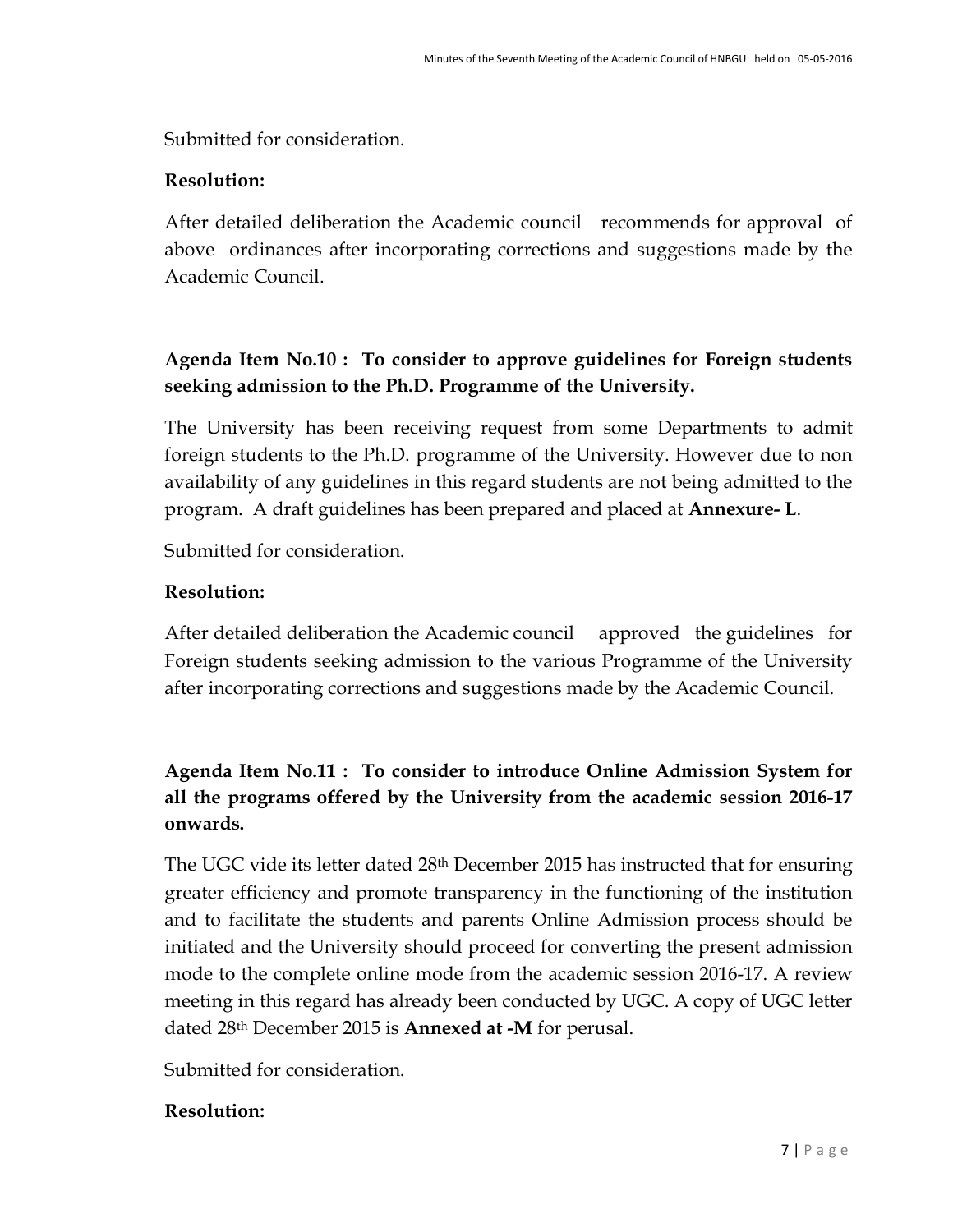After discussion on pros and cons the council deferred the agenda to next meeting.

# Agenda Item No.12 : To consider to introduce subject wise non refundable processing fee for continuation and/or extension of existing affiliation of colleges.

The University has framed guidelines and regulations for continuation and/or extension of existing affiliation of colleges, 2013. Under the clause 1(10) in General conditions there is a provision that "the affiliation fee for each undergraduate programme (up to 5 subjects) will be Rs. 2.00 lakhs and Rs. 50,000/- for each additional subject; for each PG programme (subject) Rs. 3.00 lakhs; and for each Diploma programme Rs. 1.0 lakh. However, there is no provision of processing fee for processing of affiliation. Further we have been constantly reminded by UGC/MHRD to raise our internal receipt.

Submitted for consideration.

## Resolution:

 The Council decided to impose subject wise processing fee of Rs.1000/- ( nonrefundable) to be charged from institutions running self-finance courses/ programmes. Govt and Govt-Aided institutions also have to pay the processing fee, if they apply for any courses which are being run by them on self-finance mode. Further the Council ratified the decision taken by the University in this regard.

## Agenda Item No.13 : Consideration of UGC letter No. F.1-3/2007(CPP-II) dated 11th January 2016 regarding refund of fees of the students who opt out after taking admission.

The UGC vide its letter dated 11<sup>th</sup> January 2016 (Annexed at -N) referring to a public notice dated 23rd April 2007 informed that complaints have been received from students/ parents regarding non refund of fees by Universities/ colleges/Institutions which are collecting full fee from the admitted students; retaining their schools/ institutions leaving certificates in original; confiscating the fee paid if a student fails to join within specified date. Considering the above it has been notified that the entire fee collected from the student, after a deduction of the processing fee of not more than Rs. 1000/ shall be refunded and returned by the Institution/University to the student/candidate withdrawing from the programme. Should a student leave after joining the course and if the seat consequently falling vacant has been filled by another candidate by the last date of admission, the Institution must return the fee collected with proportionate deductions of monthly fee and proportionate hostel rent, where applicable.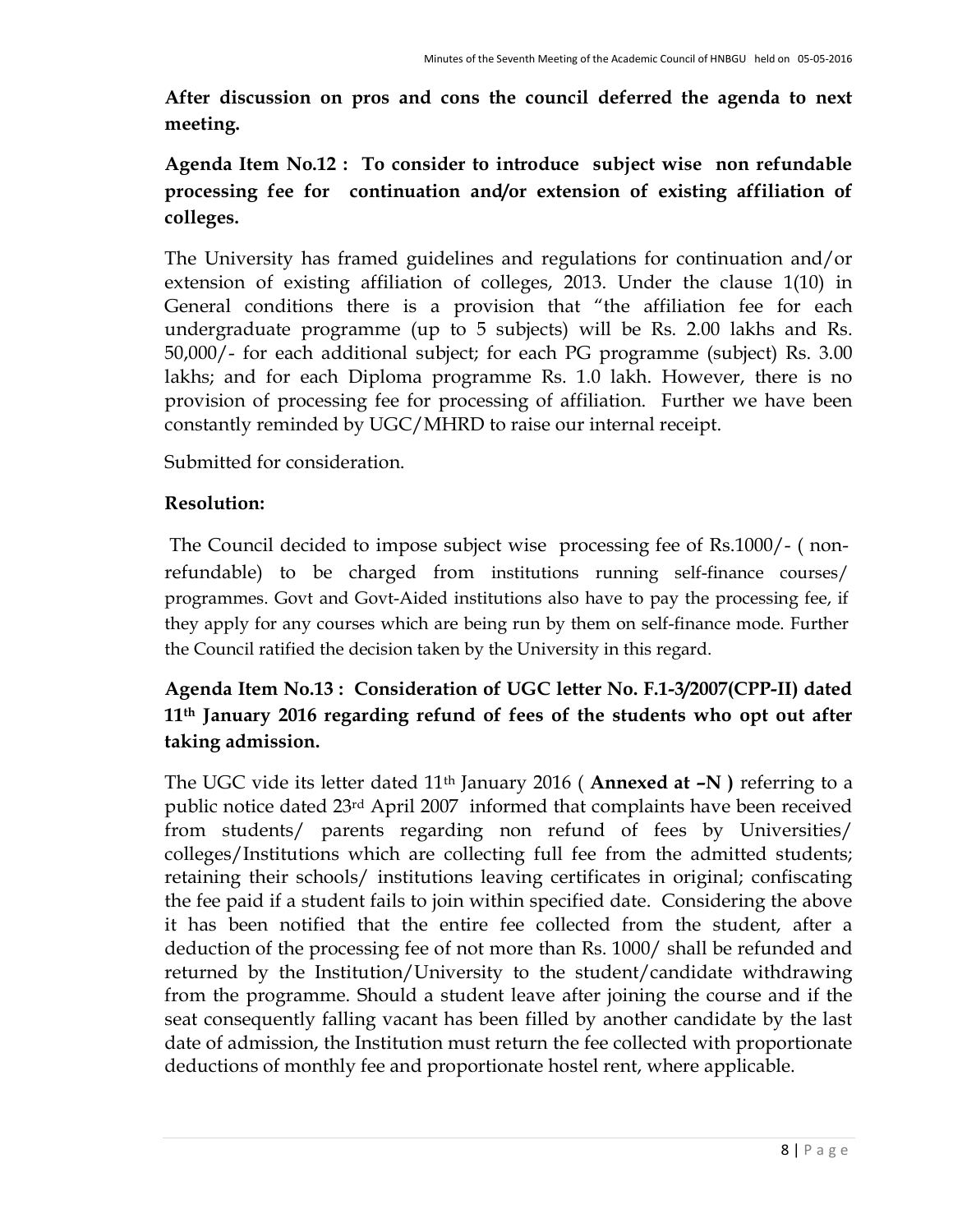The Central Information Commission vide its order dated 14.1.2016 has also ordered to the University to refund fee to the candidate.

Submitted for consideration.

### Resolution:

The Academic Council accepted the UGC letter No. F.1-3/2007(CPP-II) dated 11th January 2016 regarding refund of fees of the students who opt out after taking admission as such for implementation. A letter to this extent be written to all affiliated colleges.

Agenda Item No. 14: To consider approve guidelines for screening/ short listing of candidates for appointment to the post of Assistant Professor in the University and Academic Performance Indicators ( API) for recruitment and promotion of faculty members.

Draft guidelines for screening/ short listing of candidates for appointment to the post of Assistant Professor in the University and minutes of the meeting is Annexed at -O for perusal.

## Resolution:

After detailed deliberation the Academic council approved the guidelines for screening/ short listing of candidates for appointment to the post of Assistant Professor in the University and Academic Performance Indicators (API) for recruitment and promotion of faculty members, after incorporating corrections and suggestions made by the Academic Council and its amendments if any made by the UGC from time to time.

Agenda Item No. 15: Consideration of exemption to the D.Phil registered candidates who could not submit their Thesis within the stipulated period of seven years to submit their Thesis as a special case.

In the Academic Ordinance for Doctor of Philosophy /Doctor of Laws under Chapter-XVIII, it has been laid down that:

> 18. In case candidate does not submit his thesis within four years or a teacher candidate within five years from the date of receipt of his application in the University his name will be removed from the list of candidates registered for the degree of D.Phil. In special cases the Vice-Chancellor may extend the period by one year.

> 19. A Candidate who was unable to submit his thesis within the prescribed period, may be allowed on payment of a fee of Rs.50 to enroll himself to work on the same subject on previously approved conditions within six months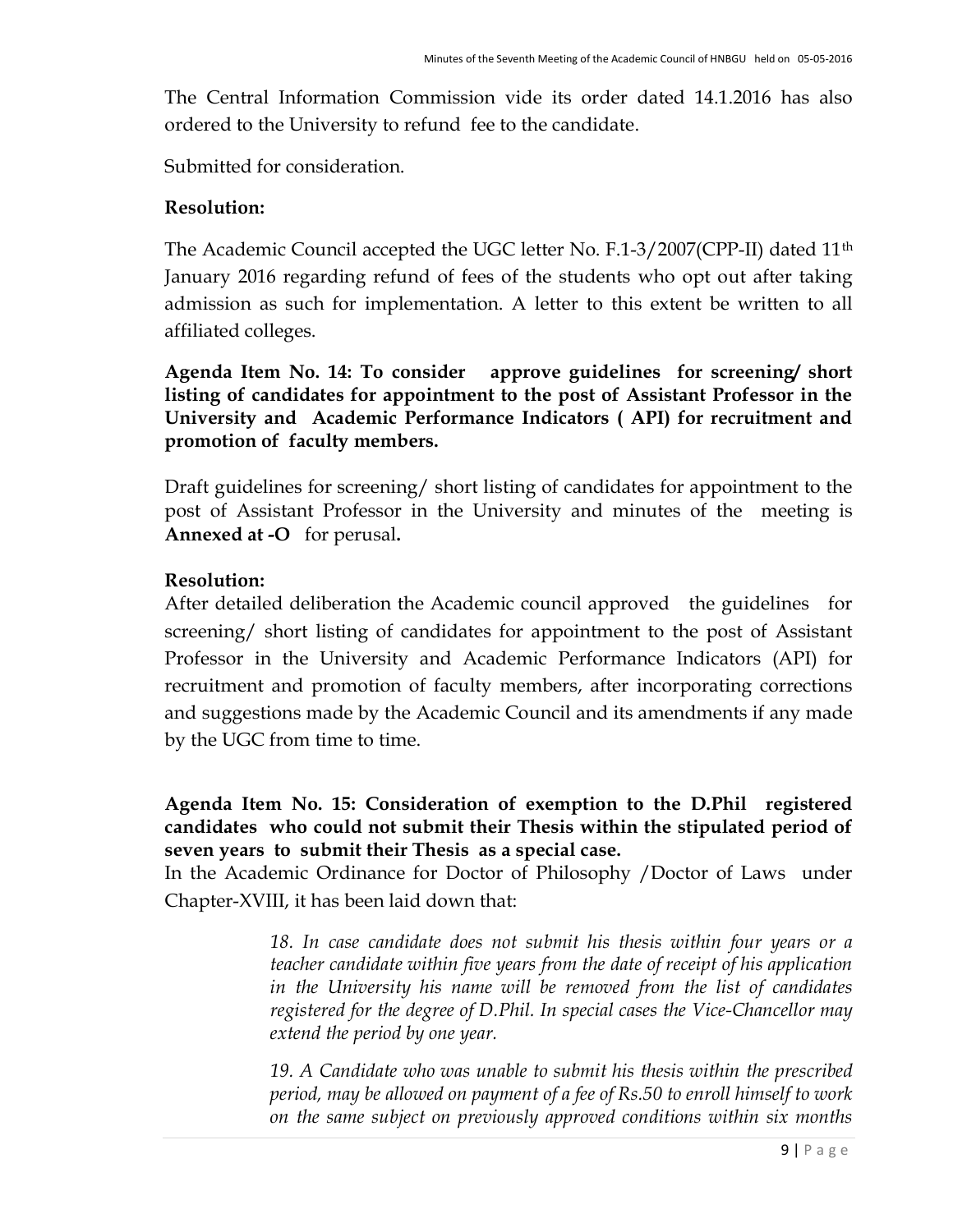from the date of removal of his name from the list and submit his thesis within 24 months from the date of re-enrolment after which no further extension shall be allowed.

University has been receiving representations from D.Phil candidate who have failed to submit their thesis within the stipulated date of seven years from their application for registration ( Four years +One Year Extension + Two years Reregistration) . The above candidates have requested to accept their thesis as a special case. However, University has not considered their request in view of laid down provision as per ordinances of the University.

The matter was also placed in the fifth meeting of the academic council held on 7<sup>th</sup> September 2013 and in the Sixth meeting of Academic council held on 31.1.2015. The Academic Council resolved to grant one time relaxation to such registered candidates of D.Phil programme who could not submitted their Thesis within seven years from the date of their registration. The above candidates may submit their thesis within one year of this notification. The above decision of the academic council shall not be taken as precedent in future.

The University had notified the same for all concern vide dated 8.10.2013 and in 21.04.2015.

In spite of the above facts a few candidates could not submit their thesis and represented to consider their thesis also as a special case. Submitted for consideration.

#### Resolution:

The Academic Council resolved to grant one time relaxation to such registered candidates of D.Phil. programme who could not submit their thesis within seven years from the date of registration. The above candidates may submit their thesis within one year of this notification.

#### Agenda Item No. 15: Any other Matters.

1. Starting of M.P.Ed. Course in the existing Physical Education Deptt.

Resolution: As the NCTE has already issued the letter of intent for starting of the course, the University has to proceed further for admission. However, the University has to submit proposal for sanction of Teaching staff to UGC as per requirement.

2. Considering request of students to start M.Sc. Biochemistry.